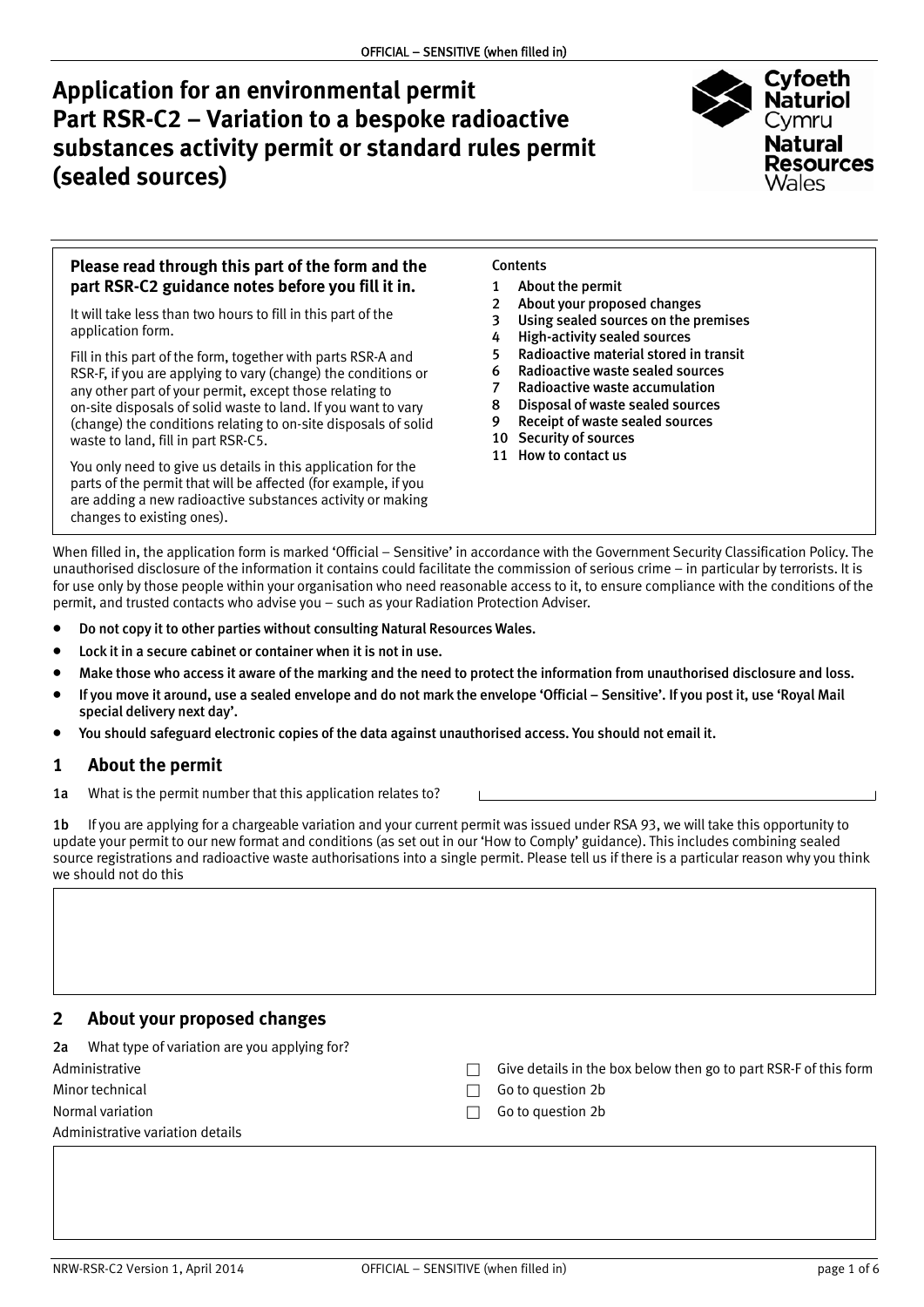# <span id="page-1-0"></span>**2 About your proposed changes, continued**

2b Tick the relevant boxes to show which radioactive substances activities you are applying to vary

| Schedule 23<br>Part 2<br>paragraph<br>reference | Description                                                                                                                                                                         | <b>Add</b><br>activity | <b>Delete</b><br>activity | Change<br>activity |
|-------------------------------------------------|-------------------------------------------------------------------------------------------------------------------------------------------------------------------------------------|------------------------|---------------------------|--------------------|
| 11(2)(a)                                        | Keep or use radioactive material in the form of sealed sources on premises used<br>for the purposes of an undertaking                                                               |                        |                           |                    |
| 11(2)(b)                                        | Dispose of radioactive waste in the form of sealed sources on or from premises<br>used for the purposes of an undertaking                                                           |                        |                           |                    |
| 11(2)(c)                                        | Accumulate radioactive waste on or from premises used for the purposes of an<br>undertaking                                                                                         |                        |                           |                    |
| 11(4)(a)                                        | Receive radioactive waste in the form of sealed sources for the purposes of<br>disposing of them                                                                                    |                        |                           |                    |
| 11(5)(a)                                        | Keep or use mobile radioactive apparatus in the form of sealed sources for<br>testing, measuring or otherwise investigating any of the characteristics of<br>substances or articles |                        |                           |                    |

2c Describe why you want to make the changes

#### 2d Describe how and why you intend to use the sources

2e Where will you store the sources when they are not in use?

# **3 Using sealed sources on the premises**

Only answer this section if you are applying for an activity described in Schedule 23, Part 2, paragraph 11(2)(a) or 11(5)(a) involving sealed sources. Do not use it for sources used for an activity described in Schedule 23, Part 2, paragraph 11(2)(a) on nuclear licensed sites if you are the site licensee. Do not use it for storage of radioactive packages in transit – go to section 5.

#### 3a Provide the following details of sealed sources you will keep or use on the premises

| Radionuclide | Number of sources | Maximum activity in each source |
|--------------|-------------------|---------------------------------|
|              |                   |                                 |
|              |                   |                                 |
|              |                   |                                 |
|              |                   |                                 |
|              |                   |                                 |
|              |                   |                                 |
|              |                   |                                 |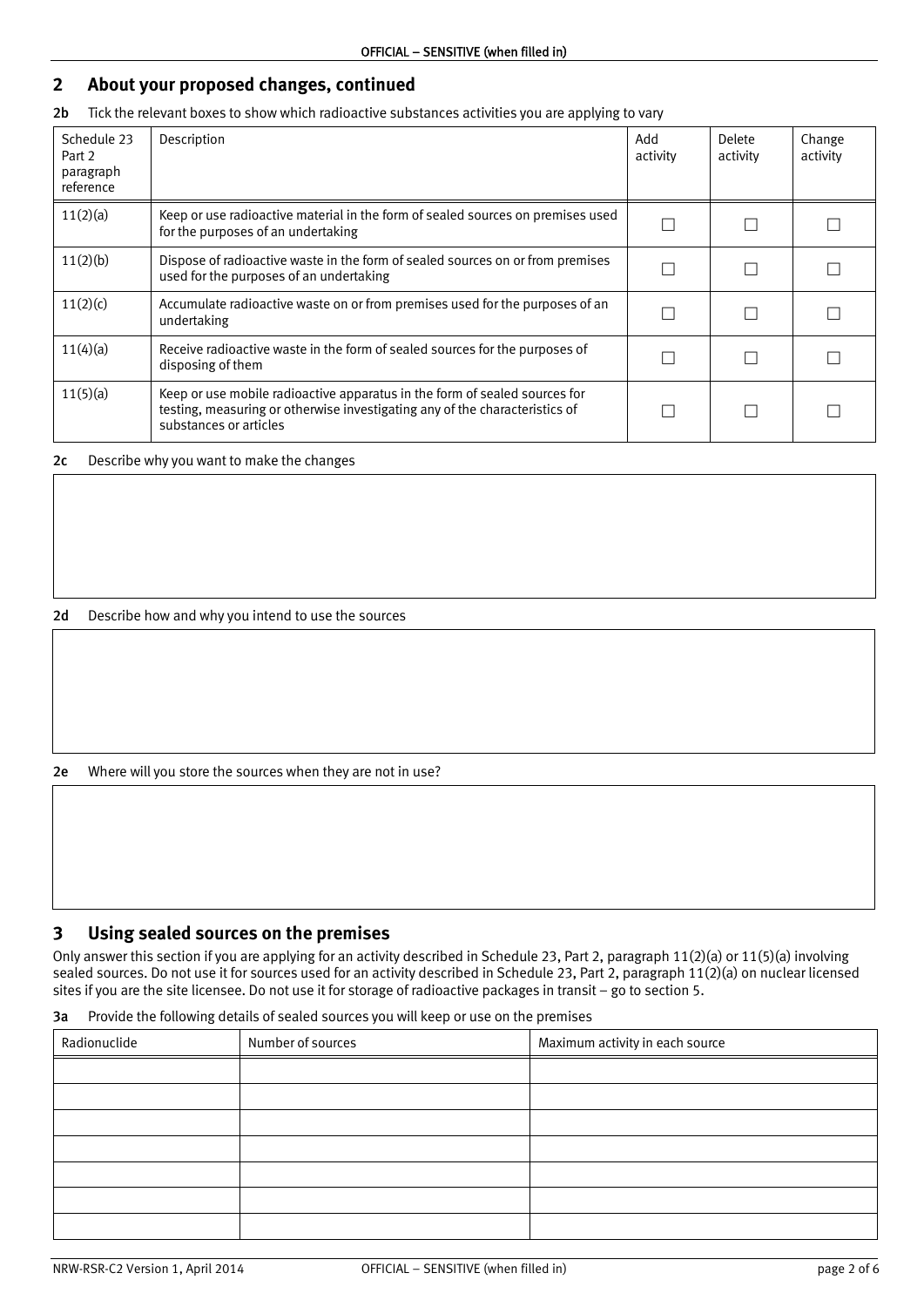# <span id="page-2-0"></span>**4 High-activity sealed sources**

4a Which (if any) of the sources are high-activity sealed sources (HASS)?

| Radionuclide | Number of sources | Maximum activity in each source |
|--------------|-------------------|---------------------------------|
|              |                   |                                 |
|              |                   |                                 |
|              |                   |                                 |
|              |                   |                                 |
|              |                   |                                 |
|              |                   |                                 |
|              |                   |                                 |

4b Confirm whether you have read the requirements of the Defra guidance on financial and other provision for each high-activity source

 $No$   $\Box$ 

Yes  $\square$ 

4c Which mechanism are you proposing to use for this purpose?

You will need to send us copies of documents to enable us to judge whether your arrangements for financial provision are adequate.

4d Specify which of the following arrangements you have in place for the safe management of high-activity sources when you no longer have any use for them

| Do you intend to send them to:                                                                           |  |
|----------------------------------------------------------------------------------------------------------|--|
| a manufacturer?                                                                                          |  |
| a supplier?                                                                                              |  |
| another permitted user?                                                                                  |  |
| a nuclear site licensee?                                                                                 |  |
| If none of these, describe how you intend to manage high-activity sources you no longer have any use for |  |

4e Do you manufacture HASS?

 $No$   $\Box$ 

Yes  $\Box$  Give brief details

You should tick 'Yes' even if manufacture is incidental to your main practice; for example, irradiation of cyclotron targets.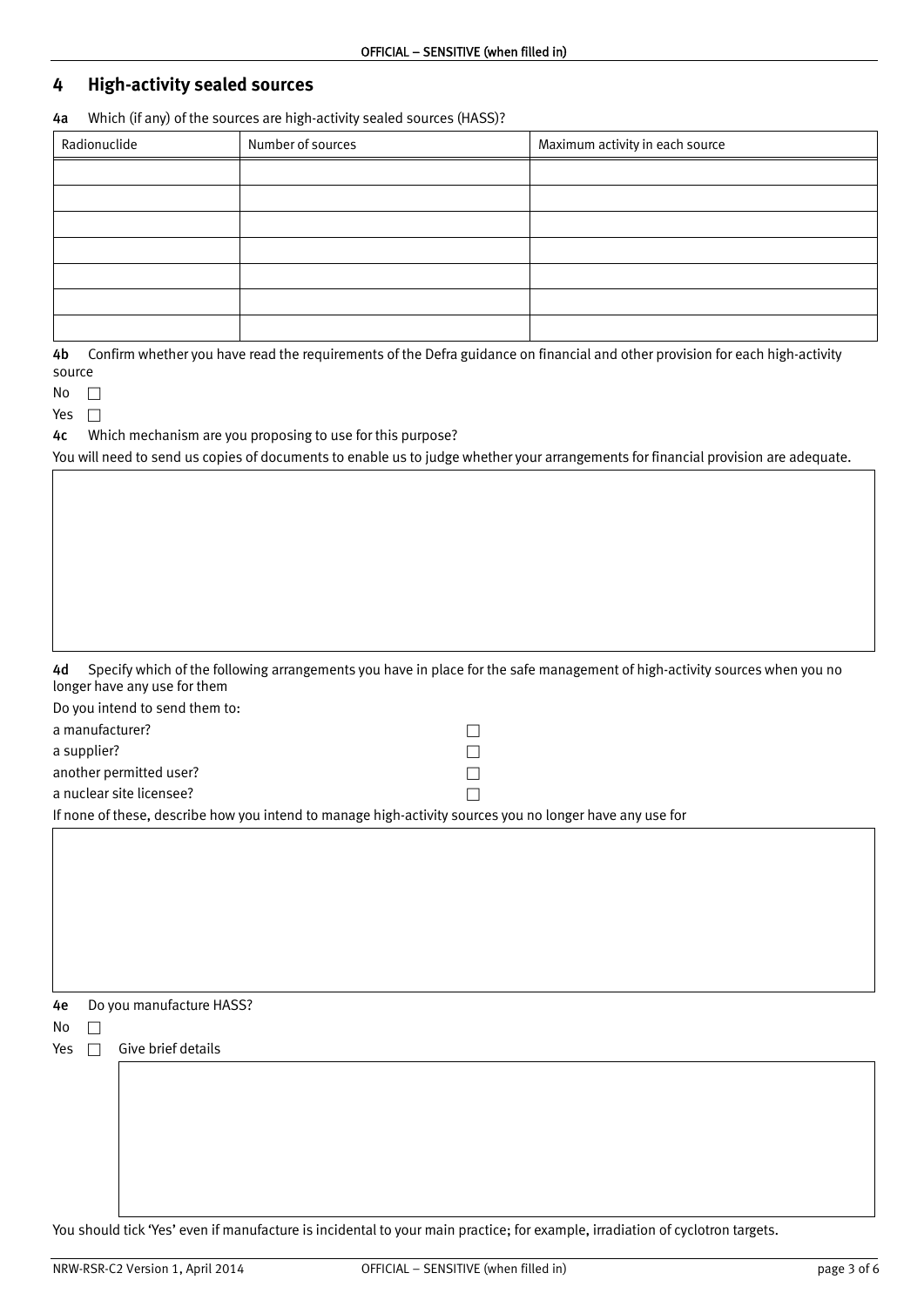# <span id="page-3-0"></span>**5 Radioactive material stored in transit**

Only answer this section if you are applying for an activity which involves only short-term storage of unopened packages containing radioactive material.

- 5a Confirm whether you intend to store radioactive packages in transit
- No  $\Box$
- Yes  $\Box$

5b Provide the following information on the radioactive packages that you will store in transit, as far as you know them

Specify the following materials: cobalt-60, iridium-192, ytterbium-169, caesium-137, americium-241, molybdenum-99, iodine-125, iodine-131, others.

| Radionuclide | Import, export, UK |
|--------------|--------------------|
|              |                    |
|              |                    |
|              |                    |
|              |                    |
|              |                    |
|              |                    |
|              |                    |

# **6 Radioactive waste sealed sources**

Only answer sections 6, 7 and 8 if you intend to accumulate or dispose of radioactive waste in the form of sealed sources and cannot do so under the provisions of the Radioactive Substances (Waste Closed Sources) Exemption Order 1963, SI 1963 No. 1831.

6a Enclose your assessment of how you plan to use the 'best available techniques' to minimise the period over which radioactive waste is accumulated

Document reference

6b Do you have an emergency role under the National Arrangements for Incidents Involving Radioactivity (NAIR) or RADSAFE schemes?

 $No \quad \Box$ 

Yes  $\Box$ 

6c Do you want us to include the standard conditions for organisations taking part in NAIR or RADSAFE on this permit?

- $No$   $\Box$
- Yes  $\Box$

# **7 Radioactive waste accumulation**

7a Do you plan to accumulate sealed sources that are no longer needed (waste sealed sources)?

Answer 'No' if you accumulate or dispose of waste sealed sources under an exemption order without a permit from us (you are responsible for keeping to the conditions of any exemption order you use).

Answer 'Yes' if you accumulate sealed sources but are unable to use an exemption order.

- Yes  $\Box$  Now answer questions 7b, 7c and 7d
- No  $\Box$  Go to section 8.

7b Explain why your accumulation of waste sealed sources is not carried out under an exemption order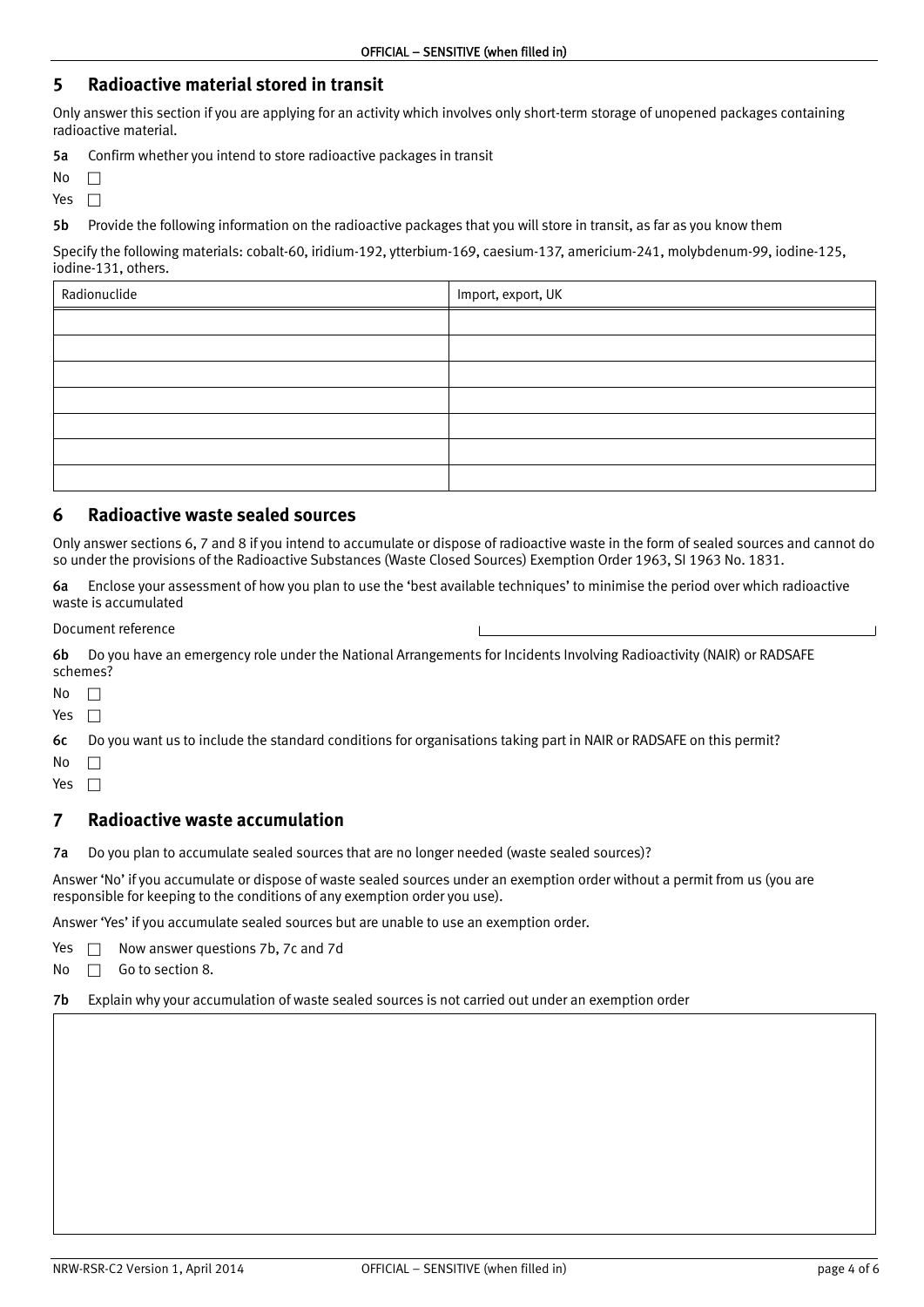## <span id="page-4-0"></span>**7 Radioactive waste accumulation, continued**

7c Provide the following details of waste sealed sources you plan to accumulate

| Radionuclide | Maximum activity | Maximum number of<br>sources to be<br>accumulated | Maximum time you will<br>accumulate it for | Is the source a HASS, similar<br>potential hazard or category 5<br>(state which)? |
|--------------|------------------|---------------------------------------------------|--------------------------------------------|-----------------------------------------------------------------------------------|
|              |                  |                                                   |                                            |                                                                                   |
|              |                  |                                                   |                                            |                                                                                   |
|              |                  |                                                   |                                            |                                                                                   |
|              |                  |                                                   |                                            |                                                                                   |
|              |                  |                                                   |                                            |                                                                                   |
|              |                  |                                                   |                                            |                                                                                   |
|              |                  |                                                   |                                            |                                                                                   |

7d Why are you suggesting these time periods for accumulating waste sealed sources?

#### **8 Disposal of waste sealed sources**

8a How do you plan to dispose of waste sealed sources?

Document reference

#### 8b Provide the following details of waste sealed sources you plan to dispose of

| Radionuclide | Maximum activity | Maximum number of sources to<br>be disposed of | Is the source a HASS, similar<br>potential hazard or category 5<br>(state which)? |
|--------------|------------------|------------------------------------------------|-----------------------------------------------------------------------------------|
|              |                  |                                                |                                                                                   |
|              |                  |                                                |                                                                                   |
|              |                  |                                                |                                                                                   |
|              |                  |                                                |                                                                                   |
|              |                  |                                                |                                                                                   |
|              |                  |                                                |                                                                                   |
|              |                  |                                                |                                                                                   |

8c Confirm whether you have contracts in place for another organisation to receive all of your waste

#### **9 Receipt of waste sealed sources**

9a Provide details of the origin, nature and quantity of waste sealed sources to be accepted onto the premises, and how you will manage and dispose of them

Do not answer this question if the only radioactive waste that you will receive from elsewhere is that which may arise as a result of your participation in NAIR or RADSAFE.

Document reference

 $No$   $\Box$ 

Yes  $\Box$